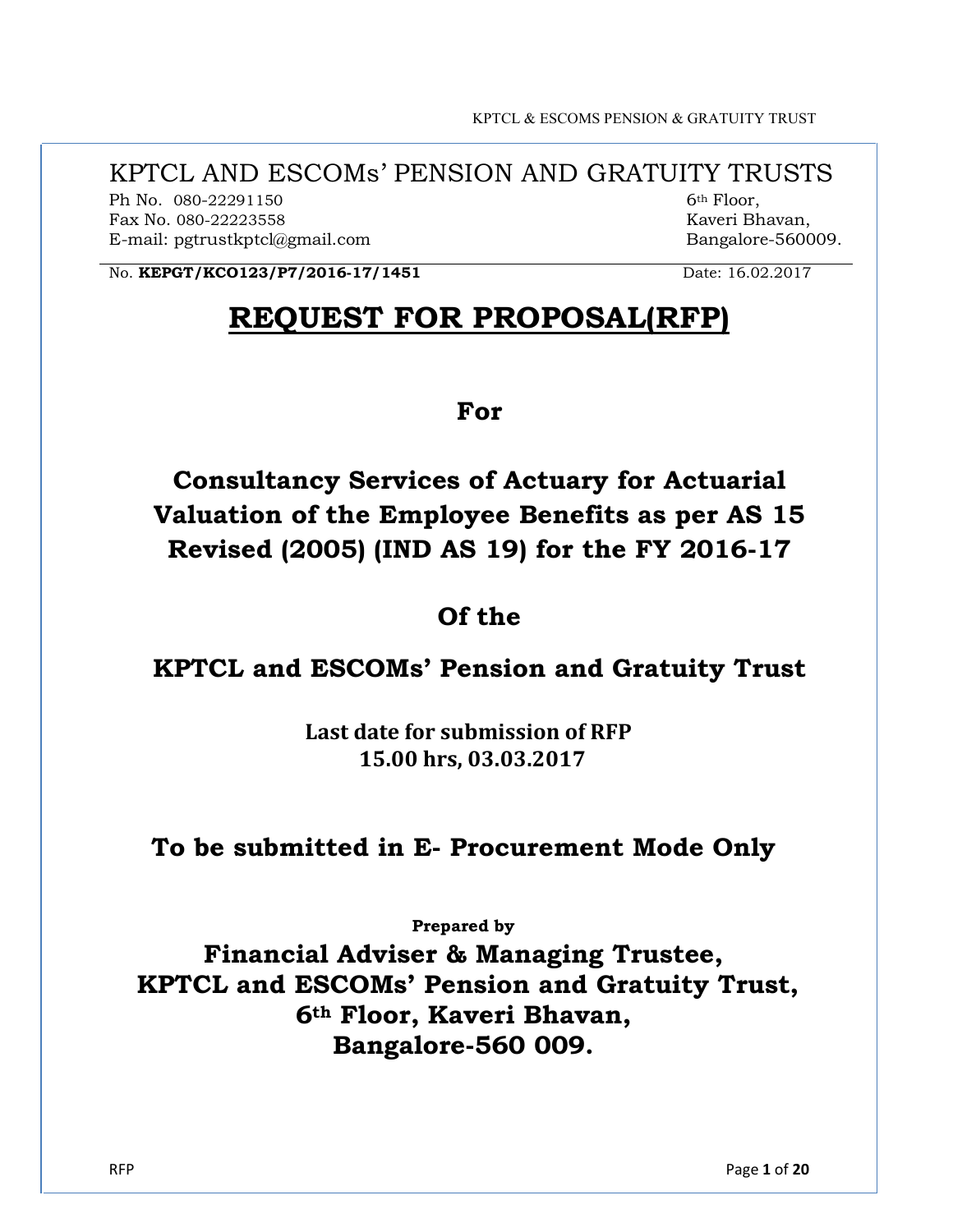| 1. | Introduction                           | $3 - 4$   |
|----|----------------------------------------|-----------|
| 2. | Terms of reference                     | 5         |
| 3. | Qualification/Disqualifications        | 6         |
| 4. | Terms and Conditions for Remunerations | 7         |
| 5. | <b>General Conditions</b>              | $8 - 12$  |
| 6. | <b>Process Finalization</b>            | $13 - 15$ |
| 7. | <b>RFP</b> Documentation Requirements  | $16 - 18$ |
| 8. | Disclaimer                             | 19-20     |

# Table of Contents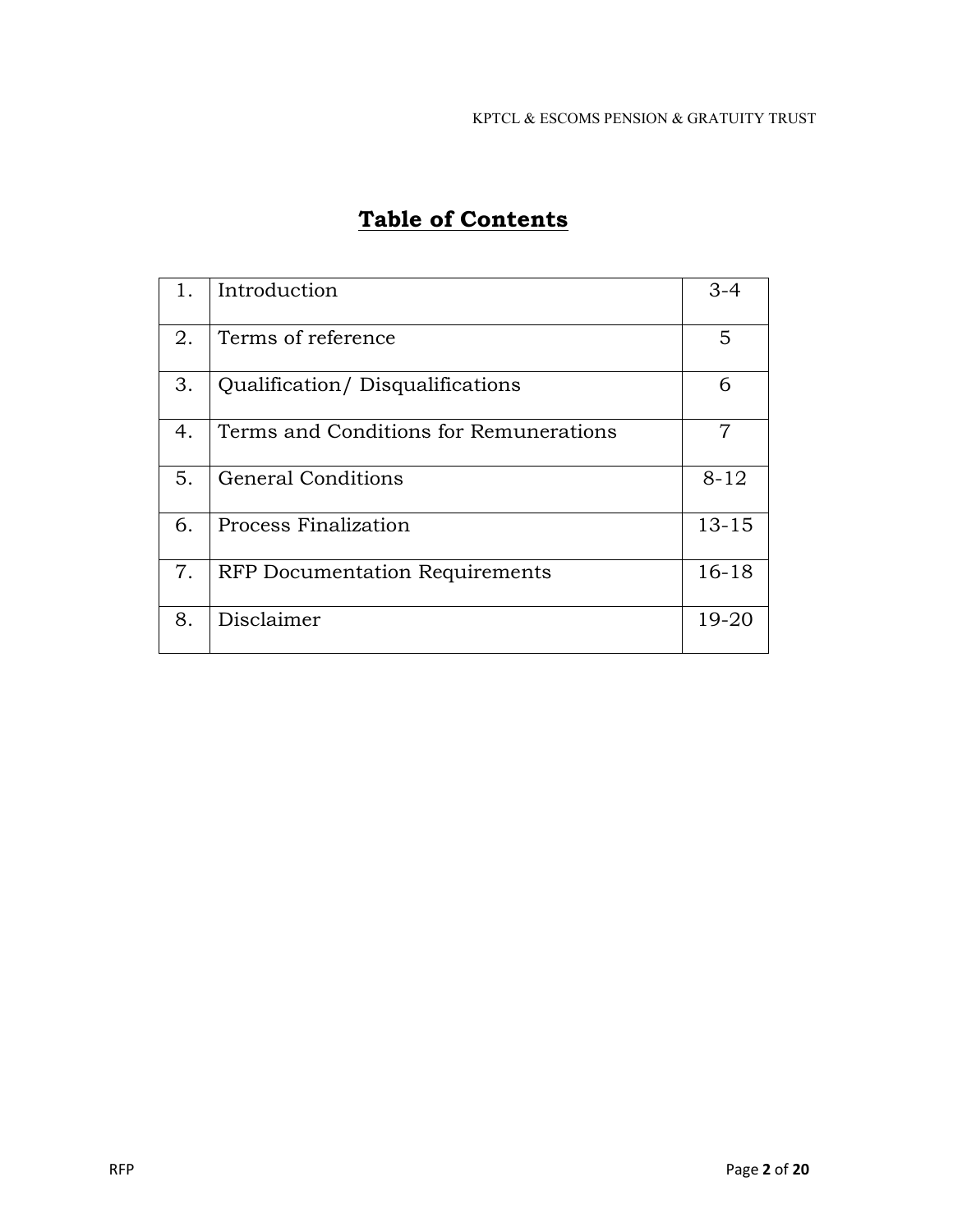# Introduction

- 1.1 One of the main objectives of unbundling of erstwhile KEB was to fund the unfunded liability which also includes payment of Pension/Family Pension to the existing Pensioners/Family Pensioners, Gratuity and commutation of Pension to the retiring employees. These benefits were being paid out of revenue of erstwhile KEB.
- 1.2 After KPTCL came into existence, it was decided to create two separate Trusts' namely "KPTCL Pension Trust"  $\&$  "KPTCL Gratuity Trust" so as to administer, monitor and maintain the funds towards terminal benefits of the employees after observing the formalities.
- 1.3 As part of the reforms process, Board vide its Order No. KEB/B7/3026/VO24/ 1999-2000 dated 22.03.2000 among other things has approved the report of the actuary on the Pension related liabilities. The KPTCL Pension and Gratuity Trusts were accordingly constituted w.e.f 12.01.2001, to fund the unfunded liability. The Trusts were to monitor manage and administer the Pension and Gratuity fund to the extent of funding by the state Government and contributions made by the KPTCL, vide B.O.No. KPTCL/B7/1078/2000-01 dated 22.09.2000.
- 1.4 The GoK initially intended to know the fund required by Trusts through Actuarial Valuation. The issue of creation of Pension and Gratuity Trusts was referred to "M/s Thanawala Consultancy Services, Bangalore", Actuaries and Consultants who have given the report regarding Quantum of corpus required for discharging the Pension and Gratuity Liability by GoK as at 3105.2002. It was estimated at  $\bar{\xi}$  4703 crore as on 31.05.2002. The number of Pensioners/Family Pensioners as on 31.05.2002 were 19378 and employees were 36656.
- 1.5 Since the amount of the fund required was huge, the GOK decided to fund the liability periodically. Accordingly, it was decided in the 12th Meeting of the steering committee to introduce a system called **PAYGB (PAY-AS-YOU-GO-BASIS)**. This scheme was introduced w.e.f 01.06.2002. Accordingly the GoK and ESCOMs to bear the liability of pensioner benefits in the following manner.
	- i. GoK to bear entire expenditure of existing Pensioners/Family Pensioners as on 31.05.2002 for life.
	- ii GoK to bear the liability of pensioners benefits for the past service rendered by the employees of the KPTCL/ESCOMs up to 31.05.2002. Accordingly GoK is releasing funds.
- 1.6 Government of Karnataka Vide its Order No. DE 15 PSR 2002 dated 19.12.2002, has reconstituted the existing Trust and renamed as KPTCL and ESCOMs Pension Trust and KPTCL and ESCOMs Gratuity Trust.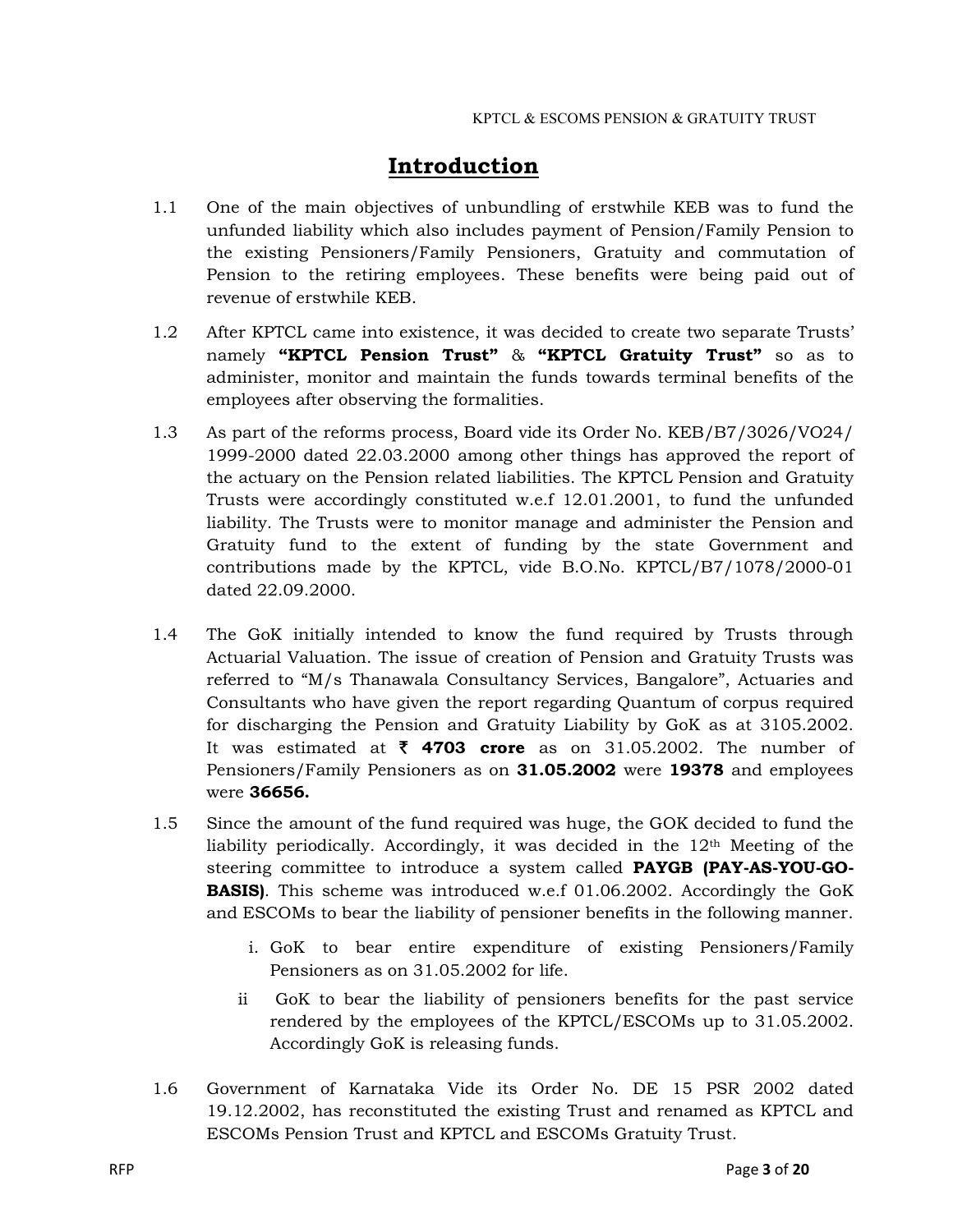The GoK in the same order further directed the ESCOMS to made contribution to Trusts for the services rendered after 01.06.2002. This will take care of future benefits payable for the retired employees for the services rendered by them after 01.06.2002. As per the above G.O., KPTCL and ESCOMs are contributing at applicable rates to the reconstituted Trust w.e.f 01.06.2002, towards the Terminal Benefits of its employees. The Companies are contributing towards Corpus formation as per actuarial valuation got done from time to time.

- 1.7 Funds received towards P & G Contribution, Interest & Incentive received from time to time are being credited to Trust Accounts so as to form the part of Corpus. Corpus are being invested as per the provision at Rule 67, 89 and 101 of the Indian Income Tax Rules 1962, as modified by the GoI Notification from time to time, to match with MoF Guidelines. Separate LIC superannuation policies for investing Pension & Gratuity funds have been obtained.
- 1.8 **Disbursement of Pension**: The Trusts have started disbursing Pension/Family Pension to the Pensioners through 65 divisions from July 2003 and onwards. Now there are 37,266 Pensioners/Family Pensioners in 89 Divisions as on 31.03.2016. The mode of payment is through Bank.
- 1.9 **Auditing of the Trust Accounts:** Trust Accounts are audited regularly and filed with the Commissioner of Income Tax in accordance with statutory requirements. The Annual accounts have been drawn up, audited by Chartered Accountants and approved in the Board of Trustees meeting besides filing the periodical returns with IT authorities.
- 1.10 Approximate No. of employees appointed prior to 31.03.2006, Pensioners & Family Pensioners as at 31.03.2016.

| Name of       | No. of Employees                   | No. of     |            |
|---------------|------------------------------------|------------|------------|
| the           | Appointed<br>(prior to 31.03.2006) | Pensioners | Family     |
| Company       |                                    |            | Pensioners |
| <b>KPTCL</b>  | 3,647                              | 189        | 170        |
| <b>BESCOM</b> | 5,940                              | 8,025      | 6,739      |
| <b>CESC</b>   | 2,404                              | 3,000      | 3,152      |
| <b>GESCOM</b> | 2,290                              | 2,198      | 2,246      |
| <b>HESCOM</b> | 3,885                              | 4,122      | 3,706      |
| <b>MESCOM</b> | 1,738                              | 1,944      | 1,775      |
| <b>PCKL</b>   | 18                                 | -          |            |
| Total         | 19,922                             | 19,478     | 17,788     |

Note: Employees appointed after 01.04.2006 are covered under New Pension Scheme. As such, they are not to be considered for Pension and Gratuity under old scheme.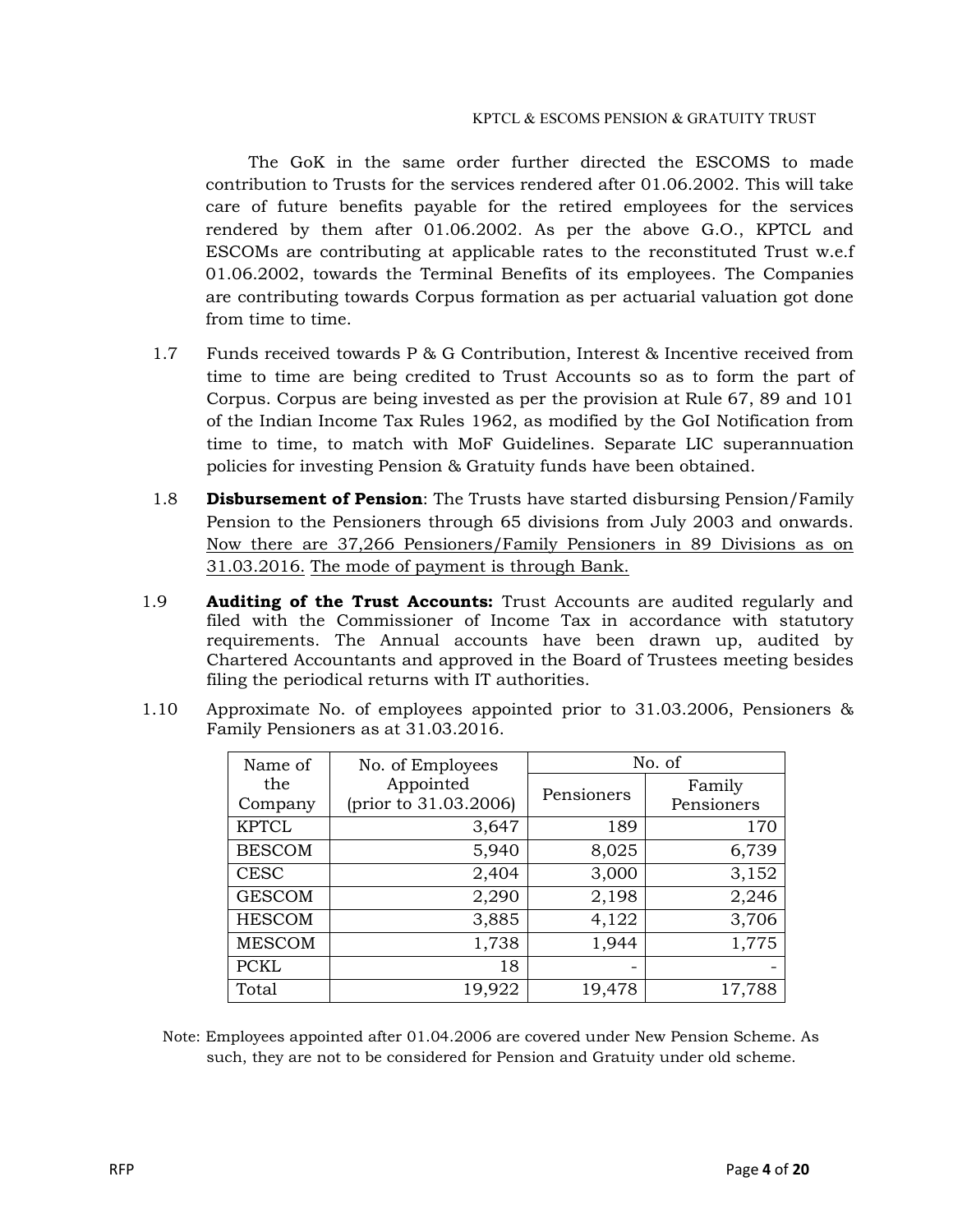### 2. TERMS OF REFERENCE

### 2.1 Scope of Work:

- a. The Consultant Actuary shall conduct an analysis, Valuation and study duly considering all the relevant determinants and actuarial principles in respect of the following two Trusts.
	- 2.1.1 Pension Trust
	- 2.1.2 Gratuity Trust
- b. Actuarial Valuation of Benefit is to be carried in respect of KPTCL and all ESCOMs (BESCOM, MESCOM, CESC, GESCOM, HESCOM) & PCKL. Employee Benefit shall be valued for Pension Liability and Gratuity Liability
- c. Valuation Report are required to be given in draft form for KEPGT's consideration. Signed final reports in duplicate for 7 companies (KPTCL & 5 ESCOMs and PCKL) separately and consolidated one.

The total number of reports to be given are as follows:

Actuarial reports-Company-wise reports (7 Nos) for Pension Company-wise reports (7 Nos) for Gratuity.

Funding Report-One consolidated report for Pension & Gratuity.

#### Total – 15 Reports.

- d. Cash, Bank Balance, Investments etc., are maintained, Trust wise only. The Balance Sheet and statement of Income and Expenditure are also prepared Trust wise. The Actuarial Valuation Reports (Funding Valuation and Actuarial Valuation as per AS 15(Rev) 2005 (IND AS 19) have to be given separately for each company and consolidated one.
- e. At the discretion of the KEPGT, Valuation of any benefits may be deleted as not required.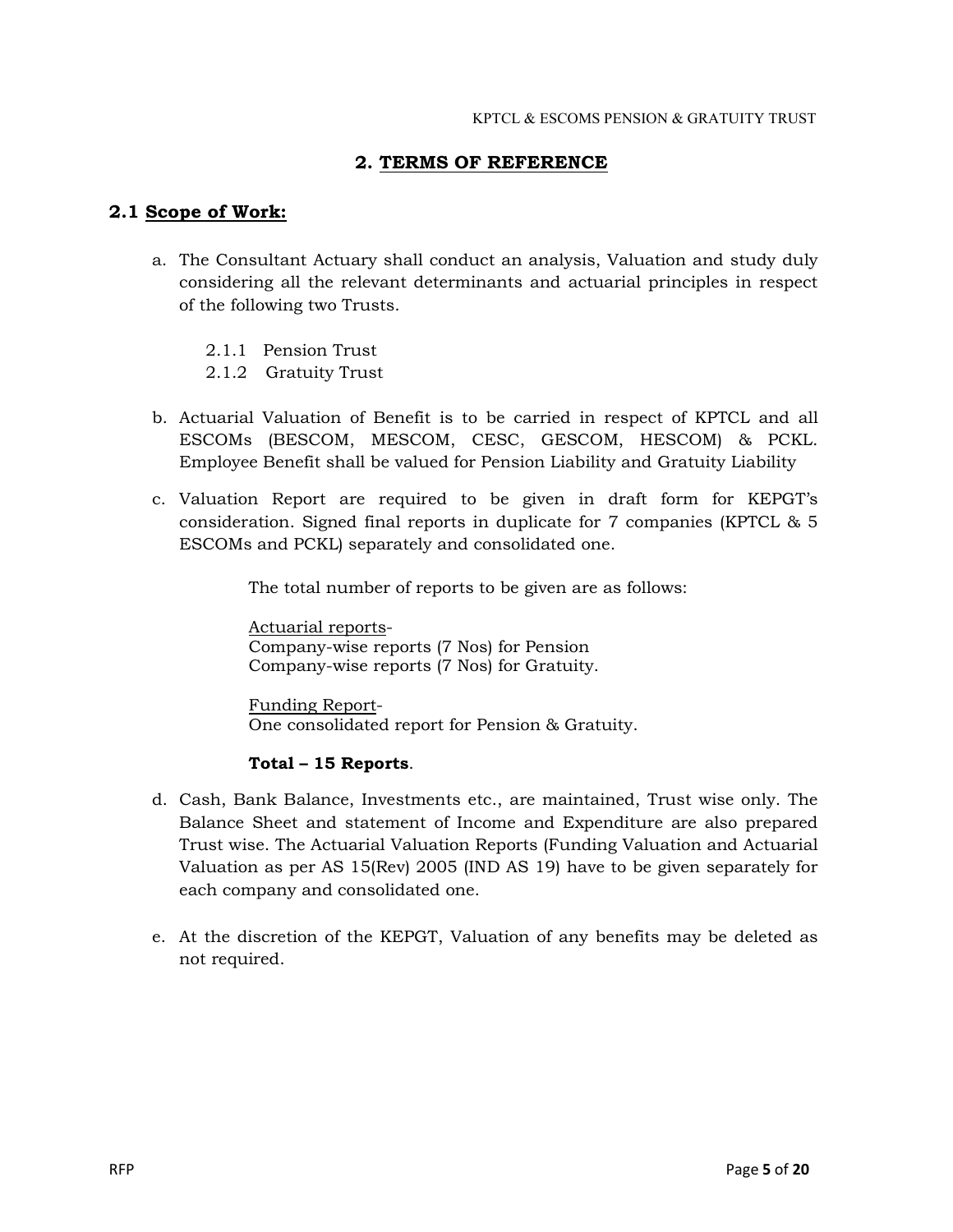## 3. Qualifications/Disqualifications

- 3.1 The Bidder/firm should have qualified and practicing member of Institute of Actuaries of India.
- 3.2 Bidder/firm should have a branch office at Bangalore ,which can attend the calls of the KEPGT
- 3.3 The Bidder/firm shall have at least 5 years experience in handling the Valuation of Actuarial Liabilities regarding employee benefit like Pension, Gratuity and Earned Leave of at least two Public Sector Enterprises/Banks/Private Companies.
- 3.4 The Bidder/firm should not have been blacklisted/debarred/disqualified by any regulator/statutory body or Government entity or any international/ national agency for corrupt or fraudulent practices. Self-declaration to this effect is to be given
- 3.5 The Bidder/firm shall comply with all the statutory requirements.
- 3.6 The Bidder/firm shall upload a copy of the certificate of registration issued by the service tax department.
- 3.7 The Bidder/firm shall upload a copy of the income tax return for the last TWO years filed with the income tax department and the clearances received if any.
- 3.8 The Bidder/firm should have its own Bank Account.

### Documentary proof wherever required shall be uploaded. No hard copies will be accepted.

- 3.9 Detailed proposal should include.
	- (i) Work plan This plan should include the methodology to be followed in providing the services.
	- (ii) Firms qualification and personnel:- This should include the firm qualifications in preforming similar studies. List the names of the lead actuary and other key personnel and their qualifications and work experience performed for other public retirement system.
	- (iii) Reference:- Provide a list of firms to whom similar services provided in last 5 years. List should include name of the firm, address, phone Number and name of responsible official, who may be included provide minimum 5 references.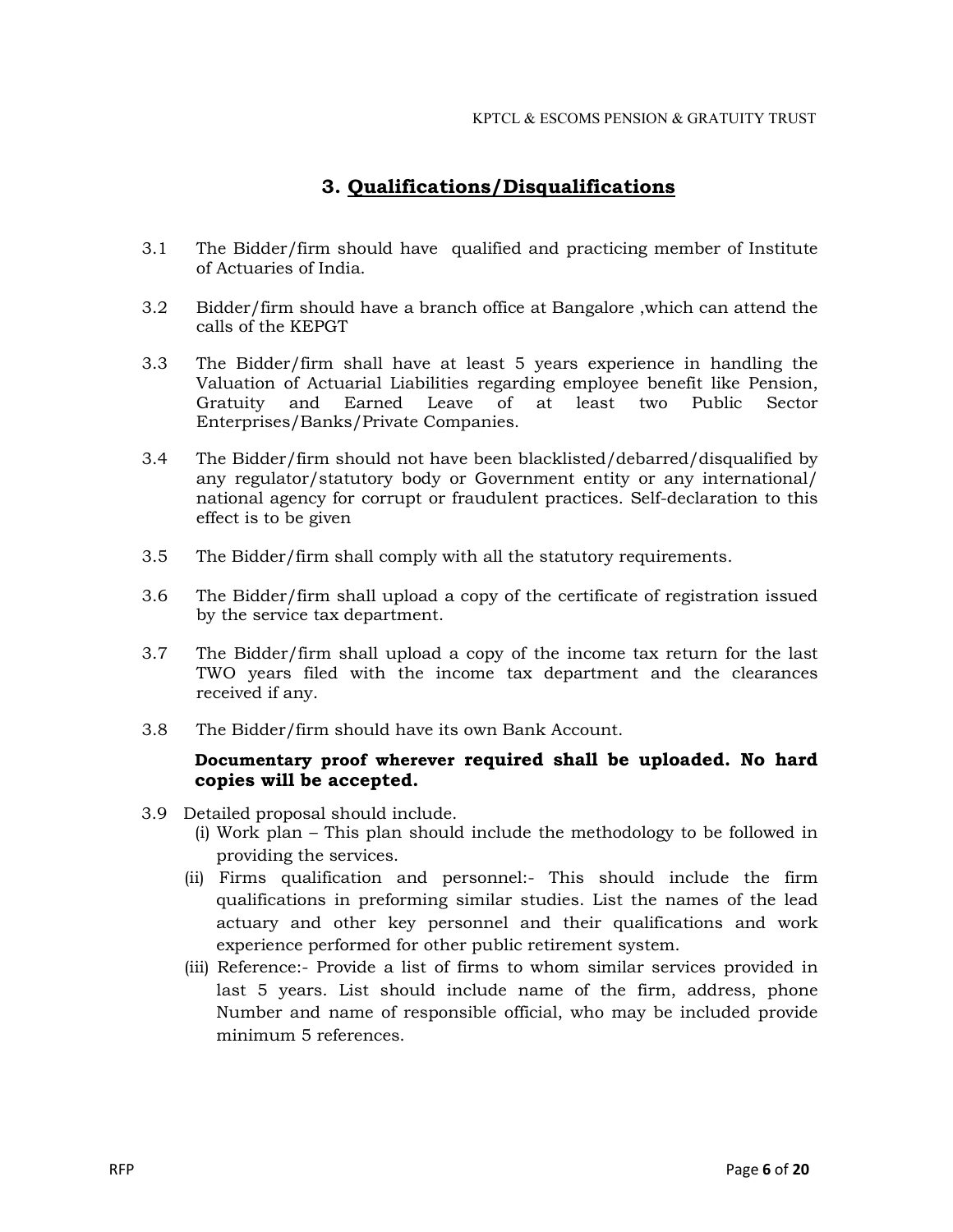### 4. Terms and Conditions for Remuneration

- 4.1 The Bidder shall quote only the service charges for providing the services of Valuation of Actuarial Liabilities regarding employee benefit like Pension, Gratuity. No tax components shall be included in the quoted service charges.
- 4.2 The prices quoted shall be on *"Firm basis only"* and no enhancement in prices is allowed during the contract period.
- 4.3 **Taxes:** Any variations in taxes and statutaries except the service tax during the contract period shall be to the account of Bidder. Any upward variation in statutory taxes beyond the contract period will not be paid by KEPGT. Also, the service charges will remain the same irrespective of variations in statutaries during the contract period.
- 4.3 The consultants are expected to have an initial meeting with the client after award of the contract and a final closure meeting after giving the report. These meetings will take place in the headquarters of the client at Bangalore. The consultancy fees quoted should include the travel and other expenses for the consultants for these two meetings.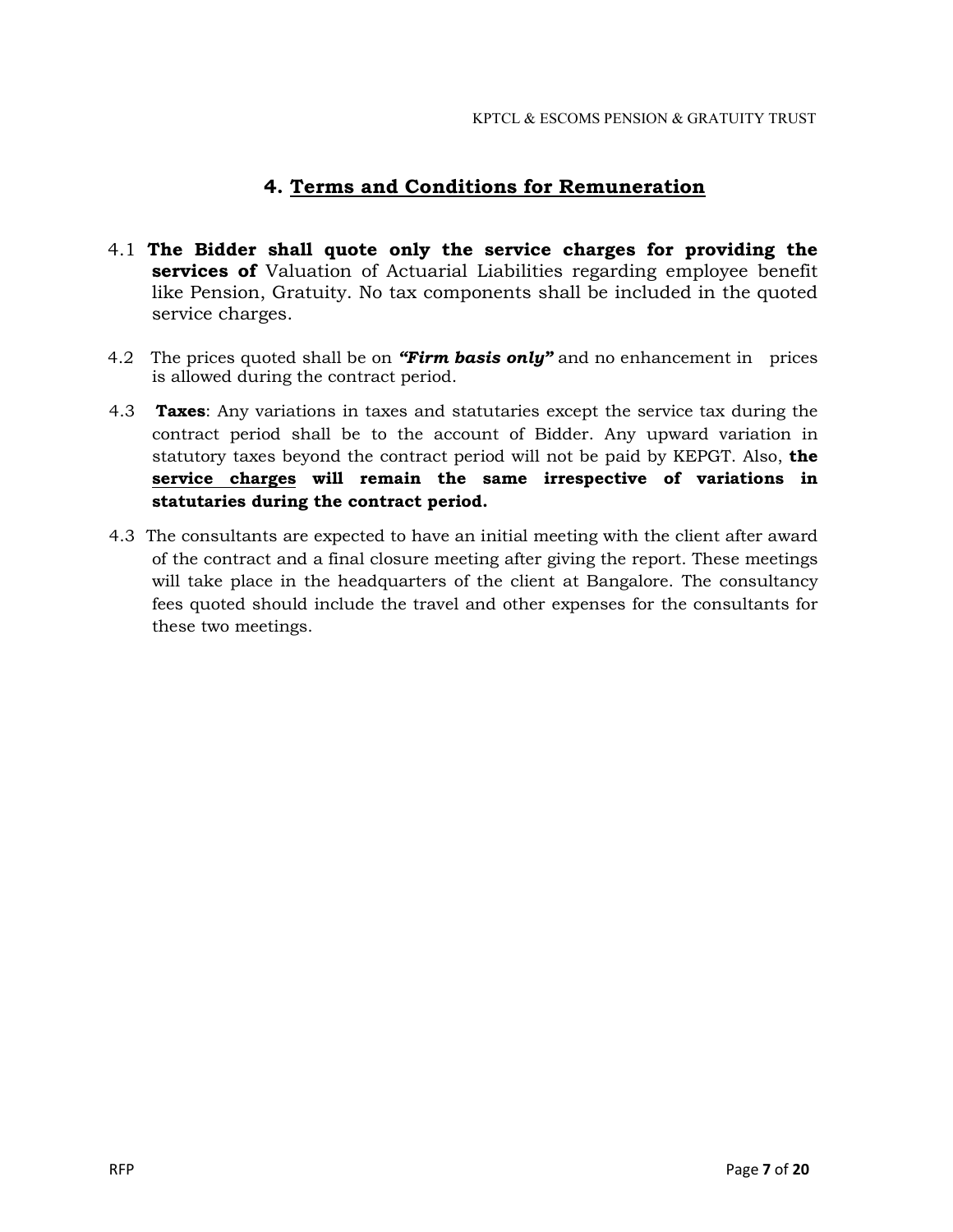## 5. GENERAL CONDITIONS

- **5.1** KPTCL and ESCOMs Pension and Gratuity Trust invites offers from eligible agencies for valuation of Actuarial liabilities regarding Employee Benefits Like Pension and Gratuity as per revised AS15 (IND AS 19) for the FY 2016-17 in E-Procurement platform only.
- 5.2 Interested eligible agencies may obtain, further information from the Office of the Financial Adviser and [Managing Trustee, KPTCL](mailto:pgtrustkptcl@yahoo.com) and ESCOMs Pension and Gratuity Trust, 6th Floor, Kaveri Bhavan, Bangalore-560009. Telephone No.22291150, Fax: 22223558 E-mail ID: pgtrustkptcl@yahoo.com / pgtrustkptcl@gmail.com
- 5.3 Bidding documents may be accessed and downloaded from e-procurement portal free of cost either by logging on to www.kptcl.com with hyperlink Tendering and Procurement or to https://eproc.karnataka.gov.in. However, for participation in bidding process, they need to pay the Tender Processing fee as prescribed by the e-procurement portal.
- 5.4 The Bidders are requested to upload all the supporting documents wherever required. No hard copies will be accepted/entertained. Failure to comply with this will result in rejection of their offers.
- 5.5 The bidder is required to ensure browser compatibility of the computer well in advance. KEPGT shall not be responsible for non-accessibility of e-procurement portal due to internet connectivity issues and technical glitches.

#### 5.6 Special Instructions to bidders

This tender will be of Two part,

- **Part I:** Techno-commercial bids (Qualifying requirement data & commercial terms and conditions) Schedule I
- **Part II:** Price Bid (Schedule- II) (Prices to be quoted in Indian Rupees)

The prices are to be indicated in the price bid only and under no circumstances the prices be disclosed in the techno commercial bids. In case, prices are disclosed in the technical bid, the offer will summarily be rejected.

Rejection of All Proposals and RE-invitation: KEPGT will have the right to reject any or all proposals and invite Re-bids without explaining the reasons.

#### 5.7 Mode of Submission of Tender

The bidder is advised to file their tender duly following the procedure as mentioned below: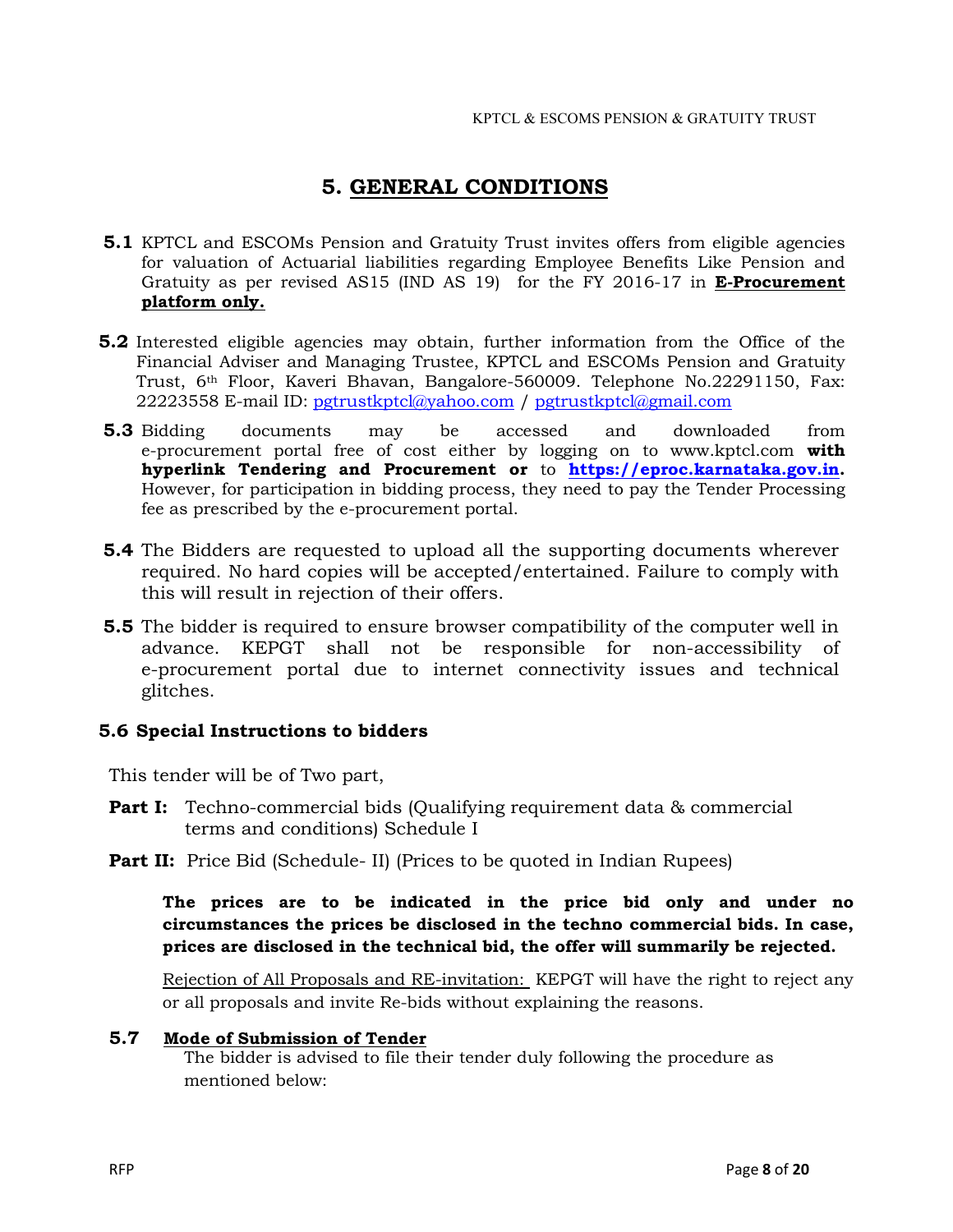- a. Techno-Commercial Bid(Qualifying requirement data and Commercial terms and condition)(Schedule-1) consisting of following:
	- (i) Detailed resume of experts/consultants proposed to be engaged should be uploaded.
	- (ii) A write up on the following points are to be uploaded:
		- Details of number of actuarial consultants with formal actuarial qualifications working for the firm and details of their location
		- Details of experience in Actuarial Valuation of pension, gratuity and earned leave liability design and proposed project for KEPGT
		- Details of experience and qualifications of the team to be involved having relevant experience with the proposed project for KEPGT
		- Details of how they propose to manage a project of this magnitude –from the beginning stage all the way through to delivery, including timelines, deliverables, meetings and discussions
	- (iii) Authorisation in support of signatory of the tender should be uploaded.
	- (iv) Acceptance of commercial terms and conditions, scope and other provisions of the tender should be uploaded.
	- (v) Self-attested copies of PAN and Bank Account details for e-payment of consultation fee should be uploaded.
	- (vi) Profile of your firm should be uploaded.
- b. **Price Bid (Schedule-2):** Duly filed up composite actuarial valuation fee both in figures and words in the enclosed format should be uploaded.
- c. Both Techno-Commercial Bid (Schedule-1) and Price bid (Schedule-2) prepared as above to be uploaded in the e-procurement portal on or before **03.03.2017(15.00 hrs)**
- d. Submission of tenders in deviation to above procedure will be summarily rejected.
- e. KEPGT reserves the right to cancel/withdraw the invitation for bids without assigning any reasons for such decision. KEPGT will not be responsible for bidders not getting internet connection while downloading the electronic bid sheets or during submission of their offers.
- f. The firm will have to submit their proposal outlining consolidated fee for assignment. Fee quoted should be firm and shall not be subject to any escalation for any reason, whatsoever, during the period of the assignment and should be all inclusive except Service tax. The bids and any other relevant documents shall only be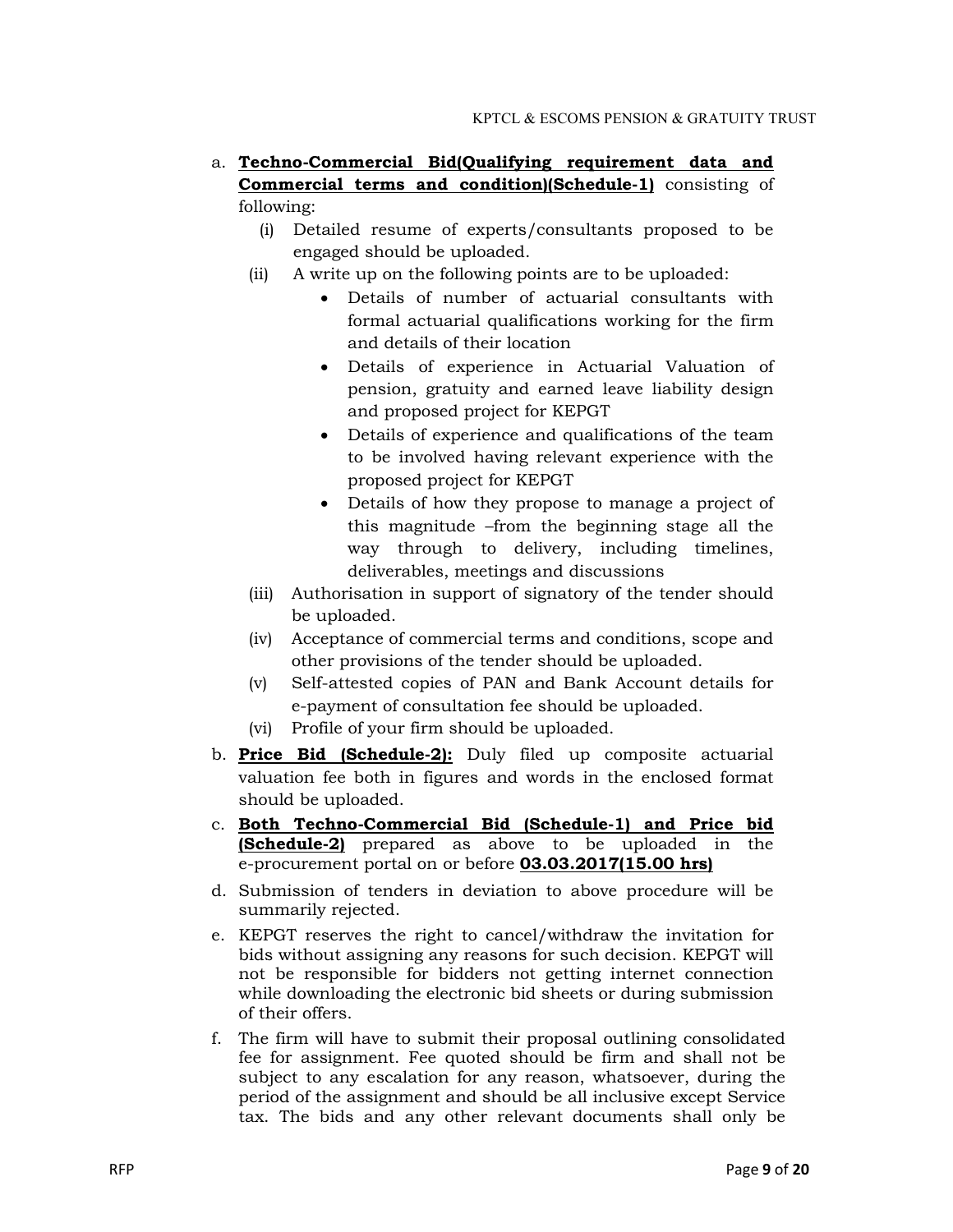signed by a person legally authorized to do so on behalf of the applicant/company.

#### 5.8 Acceptance of Tenders:

- a) KEPGT does not bind itself to accept the lowest or any tender, neither will any reason be assigned for the rejection of any tender. The tenderer on his part binds himself to the scope of the tender from his offers in part or whole at the option of KEPGT.
- b) Disregard of Tender Conditions,

 KEPGT reserves the right to reject any tender, which does not conform to any of the above conditions.

#### 5.9 Period of Contract:

 The period of appointment will be initially for one year, i.e., Financial Year 2016-17 and thereafter depending upon the performance extendable up to next two Financial Years under same fees/rates, terms and conditions.

#### 5.10 Termination of the Contract:

 The Contract is liable to be terminated at the absolute discretion of the KEPGT without assigning any reasons whatsoever by giving 15 days notice on the grounds such as

- a. Unsatisfactory service.
- b. Breach of any terms and conditions of the Contract.

 If there is a breach of any term and conditions of the Contract, the KEPGT shall have the following powers:

- a) To cancel the contract.
- b) Forfeiture of performance security deposit.
- c) To blacklist or not to consider the services for future offers for a specified period.
- d) To recover from the agency, the extent of loss suffered by KEPGT from any of the pending bills of the agency.

#### 5.11 Payment:

 100% payment shall be released after successful completion of work to the satisfaction of the KEPGT. The payment will be released within one month of submission of bill and TDS will be deducted as per rules.

#### 5.12 Estimated Timeframe:

 It is expected that the initial draft Actuarial Valuation reports as per AS15 IND AS 19 should be provided within 4 weeks of receipts of full information/data from KEPGT.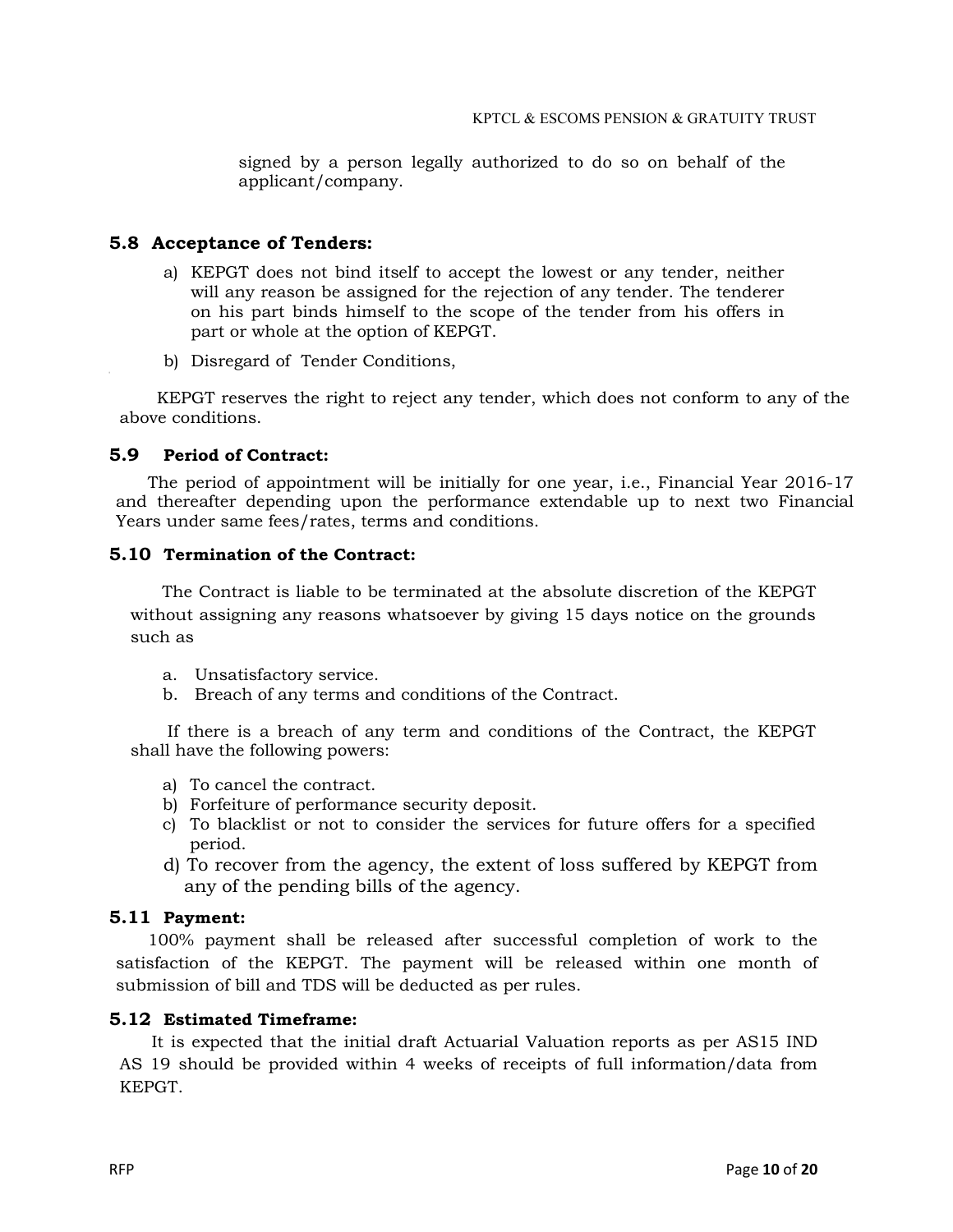#### 5.13 Penalty:-

 In case the agency does not provide the Actuarial Valuation Report in respect of KPTCL and All ESCOMs after the TWO WEEKs from the date of receipt of draft Actuarial Valuation Report, a penalty at the rate of ½% per week subject to maximum of 10% of the Service Charges, will be levied.

#### 5.14 Performance guarantee & Execution of contract agreement:

- i. The successful bidder shall furnish a Performance Guarantee (PG) at the rate of 5% of the Service Charges. The percentage of PG to be given shall be based on the bid given for "Service Charges" by the Bidder.
- ii. The PG could be in the form of Demand Draft from a Nationalized Bank.
- iii. The PG shall be furnished within 10 days from the date of issue of Letter of Intent.
- iv. The actual award of contract and signing of agreement shall occur only after the Performance Guarantee is furnished as prescribed herein. In case of failure to furnish the prescribed Performance Guarantee within 10 (ten) days of issue of Letter of Award (LOA) by KEPGT, the bid is liable to be cancelled for the said default treating it as breach of tender terms & conditions. The defaulting Bid Winner shall be blacklisted for two years from any tender of KEPGT.
- v. The PG shall remain valid and shall remain with KEPGT, for full contract period plus three months beyond the contract period.
- vi. No interest shall accrue or be given to the bid winner for either part of the PG from KEPGT, under any circumstances.
- vii. The agency should also execute a contract agreement as per the prescribed format on  $\bar{\tau}$  300/- stamp paper as provided in the tender documents within 10 days from the date of award. The award shall be placed on the bid winner as per clause 6.5.

#### 5.15 Professional Liability:

 The Consultant will be expected to carry out the assignment with due diligence and in accordance with the prevailing standards of the profession as issued by the Institute of Actuaries, India from time to time.

#### 5.16 Standards of Ethics:

 The Consultant shall observe the highest ethical standards during selection and execution of the contract and shall not indulge in any corrupt, fraudulent collusive or coercive practice. If any such instance is found before or during the award of contract, KEPGT shall have the right to declare the Consultant ineligible.

#### 5.17 Conflict of Interest:

 The Consultant and its affiliates shall not engage in consulting activities in conflict with the interest of KEPGT. The Consultant should provide professional, objective and impartial advice and at all times hold the client's interests paramount, without any consideration for future work.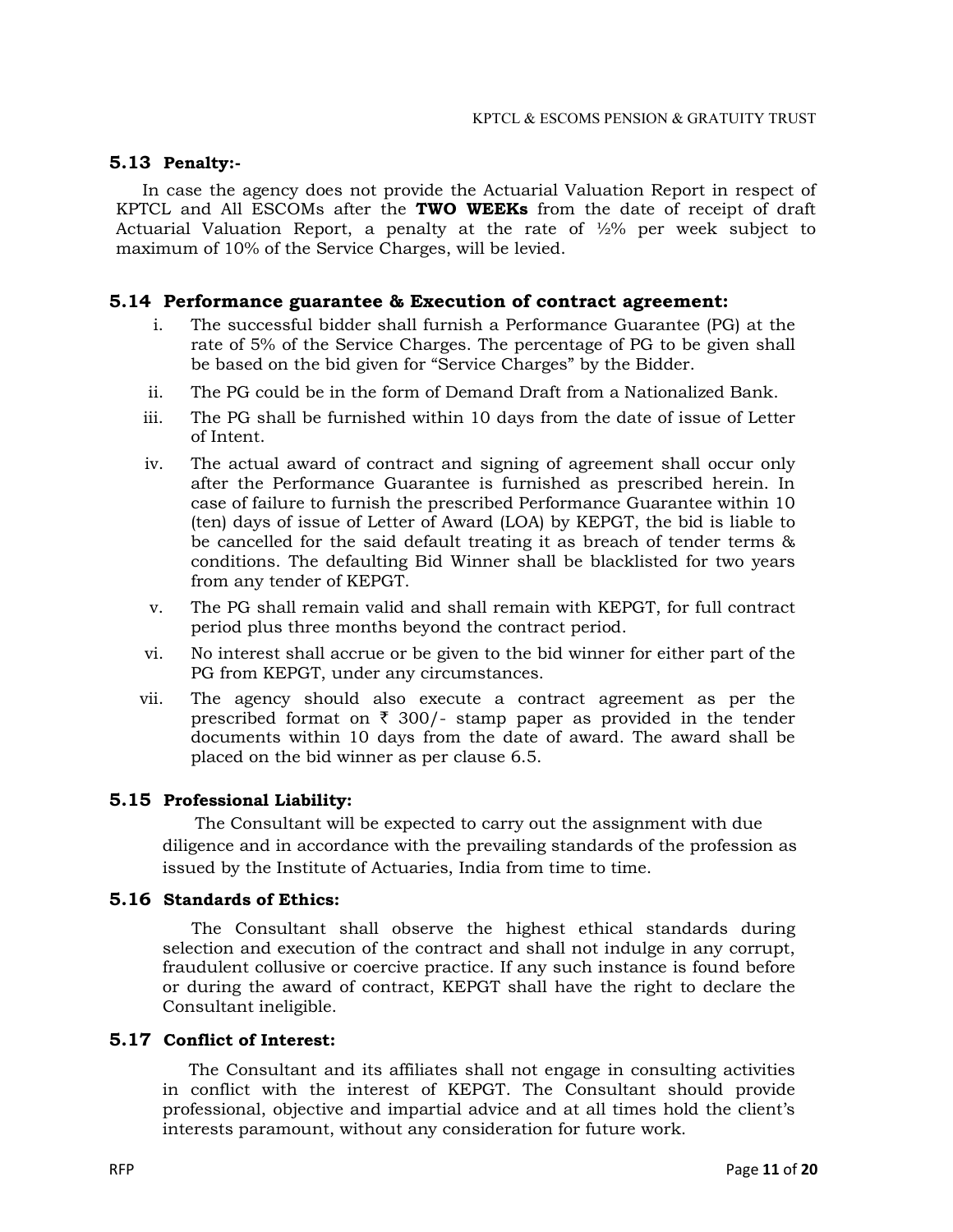#### 5.18 Applicable Law and settlement of Disputes:

 Any dispute arising out of this contract shall be resolved by taking recourse to mutual amicable settlement in the first instance, failing which the dispute will be subject to appropriate courts in Bangalore Jurisdiction. In case of the dispute being referred to the court, KEPGT shall withhold payments to the service provider till the dispute is settled.

#### 5.19 FORCE MAJEURE :

- a. If at any time during the continuance of the order, the performance, in whole or in part by either party, or any obligations under the order, shall be prevented or delayed by reasons of any war, hostilities, acts of public enemy, civil commotion, sabotage, fires, floods, execution of this order directly or act of God (hereinafter referred to as events), then provided a notice of the happening of any such event is given by either party to other by letter/fax within 48 hours from the date occurrence thereof, neither party shall be for reasons of such events be entitled to terminate this order nor shall any party have any claim for damages against the other in respect of such nonperformance or delay in performance in providing services under this order shall be resumed as soon as practicable after such an event has come to an end or ceased to exist.
- b. Only events of Force Majeure, which impedes the execution of the contract at the time of its occurrences, shall be taken into cognizance.

#### 5.20 RISK AND COST OF SERVICE:

 In the event, the Agency fails to provide satisfactory services, KEPGT shall be at liberty to hire and carry out the total scope of contract through a Third Party and recover the expenses from the original agency. The Cancellation of the contract may be either for whole or part of the contract, and will be at KEPGT's option. However, before such cancellation, KEPGT shall give four week's notice to the agency for taking corrective action. In case, the service provider does not take necessary corrective action to KEPGT's satisfaction, within the said period of four weeks, KEPGT shall be at liberty to terminate the contract in part or full. KEPGT may avail, upon such terms and in such manner, as it deems appropriate, services similar to those so terminated. The service provider shall be liable to KEPGT for any losses, excess costs for such/similar services, provided that the service provider should continue the performance as per the contract to the extent not terminated under the provisions of this clause. If in the opinion of KEPGT, the service provider shall not be able to correct the fault even after notice, and KEPGT may terminate the Work contract at the risk and cost of the service provider.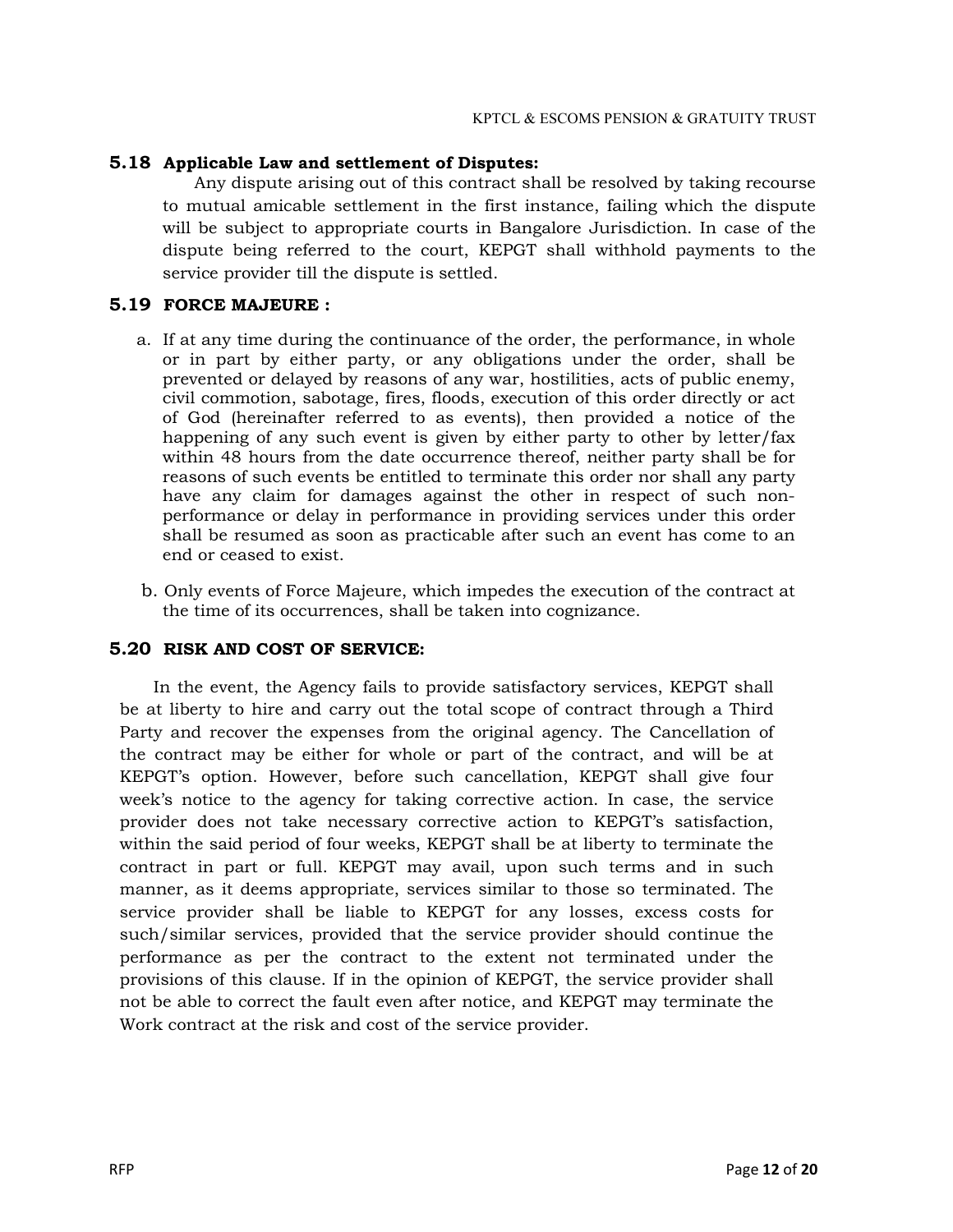## 6. Process of Finalization

#### 6.1 Completeness of bid documents:

- 6.1.1 A Committee of officers of KEPGT constituted for the purpose, will open and evaluate the contents of the documents received to ascertain that all documents/information requirements are provided in the format and the manner specified.
- 6.1.2 KEPGT may, where desired necessary, seek further clarifications from any/all bidders in respect of any information provided in the RFP.
- 6.1.3 The Applicant must furnish clarifications within the stipulated time frame failing which the RFP submitted by the Applicant concerned will be treated as incomplete.

#### 6.2 Bid opening:

#### 6.2.1 Techno-Commercial Bid:

 Bids will be opened on the date and time fixed by the KEPGT for opening of bids and after fully satisfying the bid conditions, the techno – commercial bids in Schedule-1 will be opened and scrutinized by the KEPGT. Bidder's authorized representative can choose to attend at the date and time for opening of bids in the invitation to bid or in case any extension has been given thereto on the extended bid opening date and time notified to all the bidders who have purchased the bidding document. The bidder's representatives who are present shall sign a register evidencing their attendance.

#### 6.2.2 Price Bid:

 The price bids (in Schedule-2) of all the "Techno-commercially" Responsive Bidders shall be opened in the presence of authorized representative of such bidders who choose to be present. The date/time of opening the Price bid shall be intimated to all such technically qualified bidders by fax/letter/phone after evaluation of Technical bids.

 No electronic recording/transmitting devices will be permitted during bid opening.

#### 6.3 Evaluation of Price Bids :

6.3.1 The bidder giving the **Lowest "Service Charge" (L1)** shall be the bid winner for the said Tender, provided that, any bid with negative "Service Charge "shall be rejected.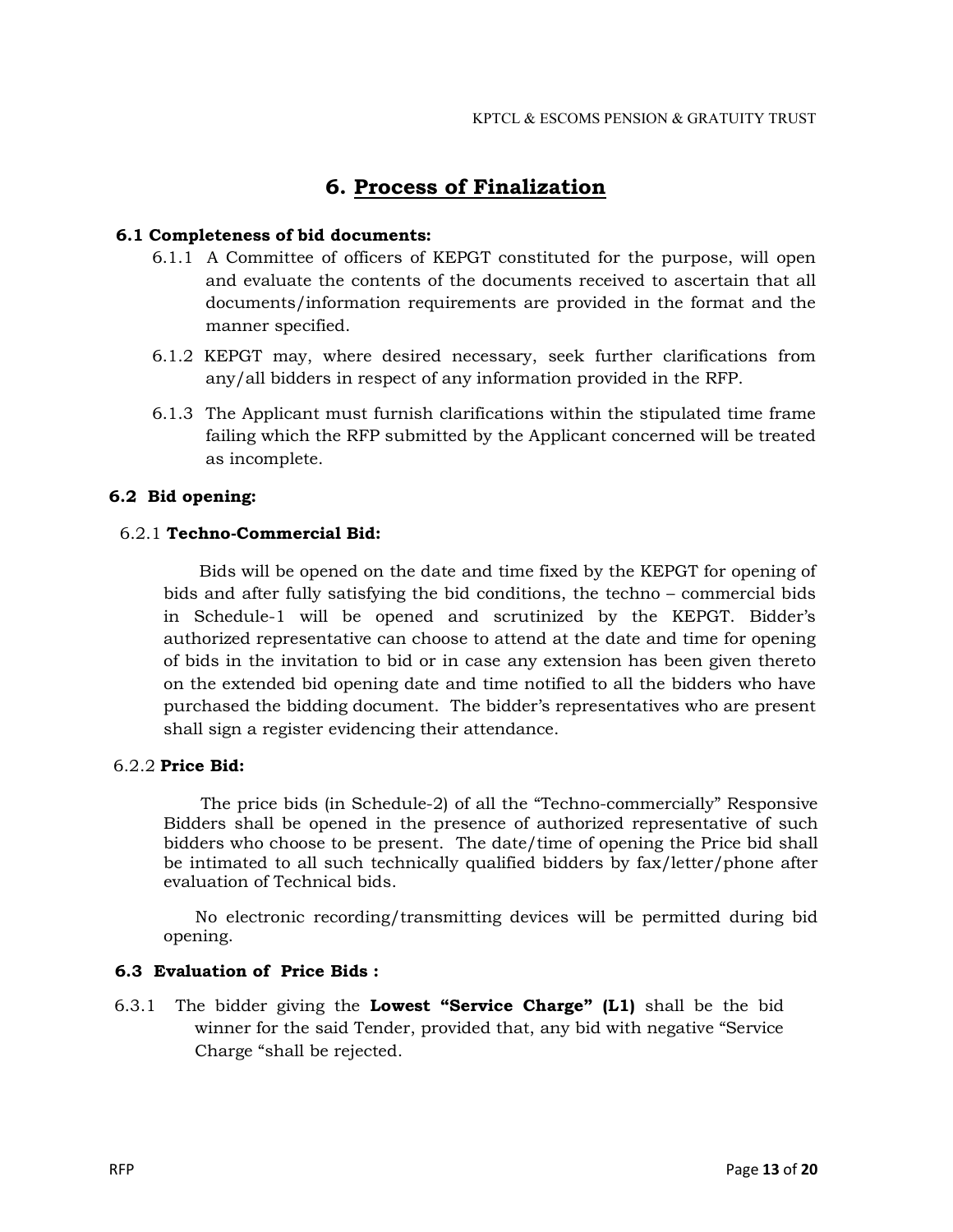Further, in case, if more than one bidder emerge L1 (Lowest Bidders) as per above Price evaluation criteria, the decision to pick the bid winner shall be taken by random "draw of lots" among all such L1 bidders. Accordingly, the bidder whose name emerges in the draw of lots shall be declared the bid winner.

- 6.3.2 The **Service Charges** shall remain fixed throughout the contract period. The details of where and from whom the deductions will occur shall be as follows-
	- 1. No deductions shall be done on account of taxes, duties, cesses etc from the Service Charges payments except TDS.
	- 2. KPTCL on behalf of KEPGT will directly pay at KPTCL level and discharge liability of Bid Winner arising ONLY on account of ((a) Service Tax  $@15.00\%$  as on date) – as modified from time-to-time. All other taxes, duties, cesses etc., shall be paid by the Bid Winner from his "Service Charges"
- 6.3.3 KEPGT reserves the right to place orders for partial quantity out of the total tendered quantity.
- 6.3.4 The Price bid should be clearly quoted both in figures and words. In case of discrepancy between words and in figures, the lower of the two will be considered.

 If the bid is not clear and unambiguous, KEPGT reserves the right to reject the offer.

 Any variation in the rates etc. will not be allowed on any ground, such as a mistake, misunderstanding etc., after the Bid has been submitted.

### 6.4 PURPOSE OF EVALUATION OF BIDS:

The bids received/accepted/opened will be evaluated by the KEPGT to ascertain the technical responsiveness of the bid for the complete scope of the proposal, as covered under these specifications and documents. The price bids of all technically responsive bids shall then be examined to determine the LOWEST EVALUATED COMMERCIALLY AND TECHNICALLY RESPONSIVE BIDS.

#### 6.5 Finalization of the Consultant:

 The Consultant will be finalized based on the evaluation criteria as prescribed above and the successful Consultant will be informed.

 KEPGT reserves the right to cancel the appointment process, call for a rebid without assigning any reason thereof.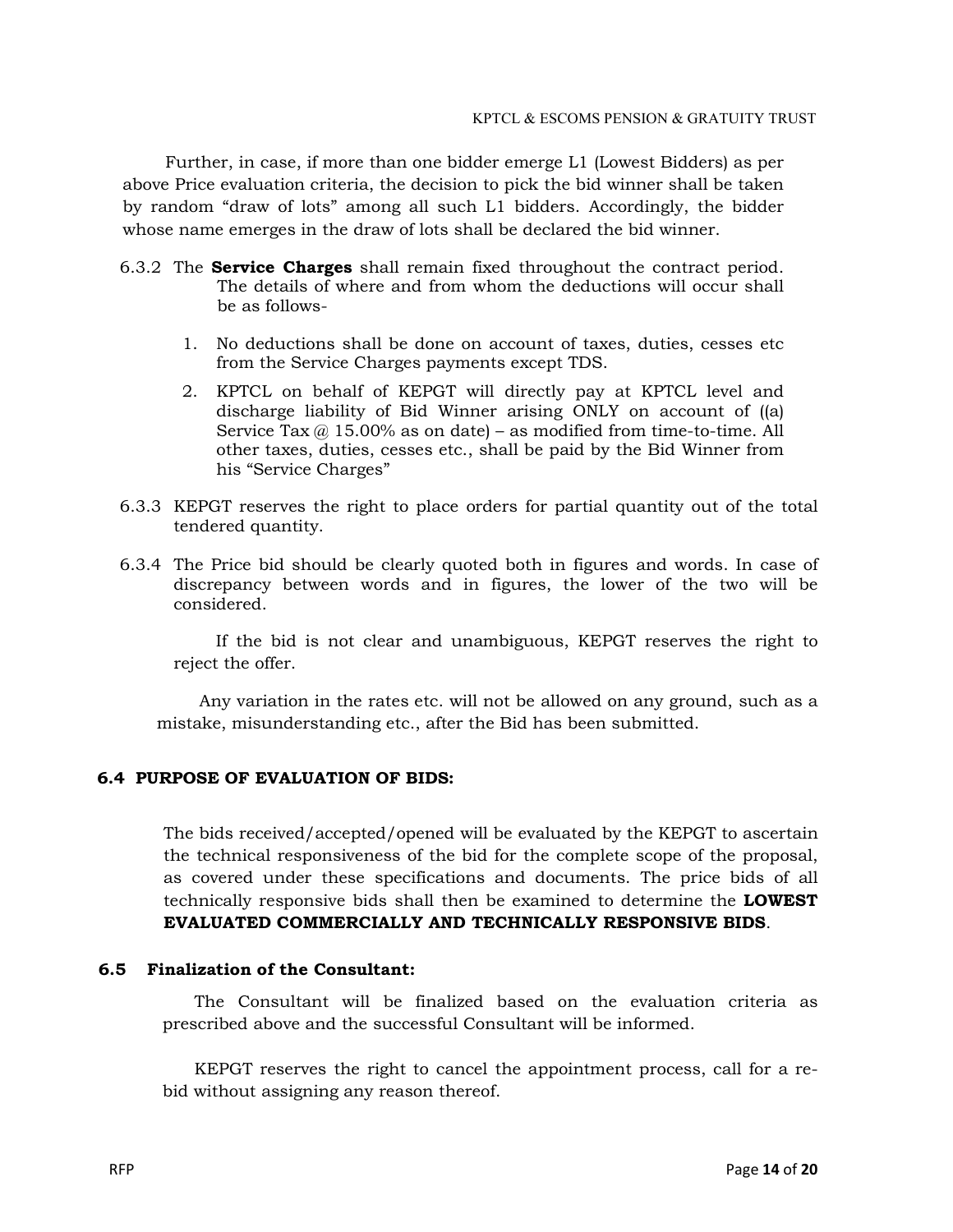### 6.6 Key Activities and Dates

The expected schedule of key activities for the purpose of this RFP is outlined below:

| S <sub>1</sub><br>No. | <b>Key Activities</b>                                             | Due Date                |
|-----------------------|-------------------------------------------------------------------|-------------------------|
|                       | Commencement of registration and issue<br>of electronic bid sheet | 17.02.2017 at 12.00 hrs |
| 2                     | Last date & time for seeking<br>clarifications                    | 25.02.2017 at 15.00 hrs |
| 3                     | Last date for receipt of RFP through<br>Electronic Mode only      | 03.03.2017 at 15.00 hrs |
| 4                     | Date & time of opening of Techno-<br>Commercial bid               | 06.03.2017 at 15.00 hrs |
| 5                     | Date & time of opening of Price bid                               | 08.03.2017 at 15.00 hrs |

- 1. KEPGT reserves the right to change any date/time mentioned in the schedule above.
- 2. Applicants are invited to be present through their authorized representative at the time of opening of Technical Bid and Price Bid.
- 3. The bidders shall submit all the documentary evidences/supporting documents in respect of qualifying requirements and other requirements. Only soft copies will be accepted. Failure to furnish the documentary evidences/supporting documents would result in outright rejection of the offers.
- 4. Any clarifications regarding the scope of work and technical features of the services can be had from the undersigned during office hours.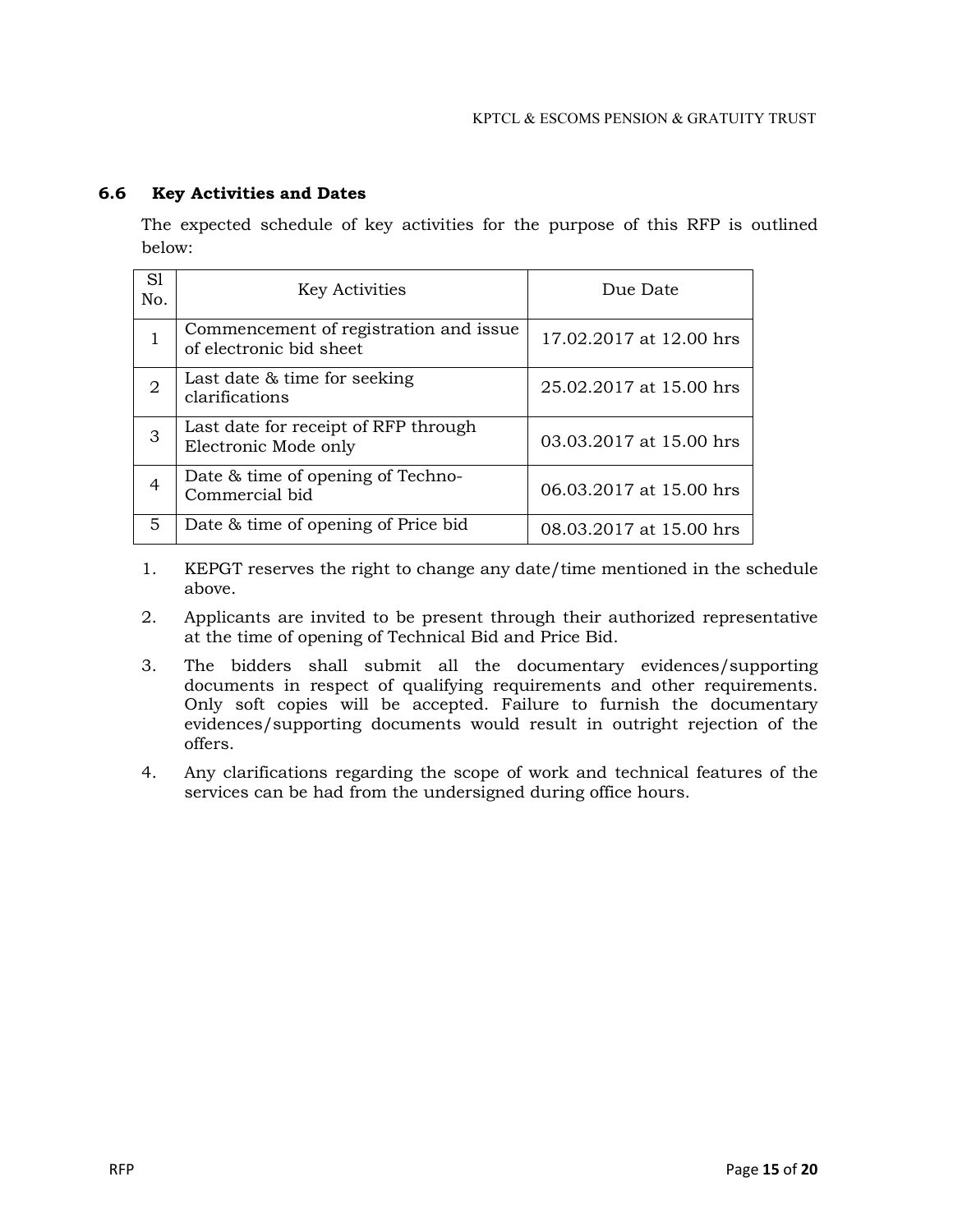### Schedule-1

### 7.1 Format for Techno-Commercial BID

### (On the letter-head of the Actuary/Actuary Firm)

### DETAILS OF FIRM / GENERAL PARTICULARS

| S1<br>No       | Particulars                                                                           | Supporting documents<br>required to be submitted<br>along with this form |
|----------------|---------------------------------------------------------------------------------------|--------------------------------------------------------------------------|
| 1              | Name of the Actuary/ Firm of Actuary (ies)                                            |                                                                          |
| $\overline{2}$ | Address of the Actuary / Firm of Actuary(ies)                                         |                                                                          |
|                | Telephone Nos:                                                                        |                                                                          |
|                | Fax No.                                                                               |                                                                          |
|                | E-mail Address                                                                        |                                                                          |
|                | Website                                                                               |                                                                          |
| 3              | Name of the contact person of the Actuary Firm &                                      |                                                                          |
|                | Mobile No.                                                                            |                                                                          |
| 4              | Date of Establishment                                                                 |                                                                          |
| 5              | <b>Branch Office Address</b>                                                          |                                                                          |
|                | (Particulars of Bangalore Branch to be given)                                         |                                                                          |
|                | Telephone Nos:                                                                        |                                                                          |
|                | Fax No.                                                                               |                                                                          |
|                | Mobile No. of the Person $-$ in-charge                                                |                                                                          |
| 6              | Firms Registration No. with Actuarial Society of                                      | Attach a copy of the                                                     |
|                | India(ASI)                                                                            | Registration / Certificate                                               |
| $\overline{7}$ | Firms Income Tax PAN No.                                                              | Attach copy of PAN Card                                                  |
| 8              | Firms Service Tax Registration No.                                                    | Attach copy of Registration                                              |
| 9              | Details of Partners: The following information may                                    |                                                                          |
|                | be provided.                                                                          |                                                                          |
|                | Number of Full Time Partners associates with                                          |                                                                          |
|                | the Firm                                                                              |                                                                          |
|                | Name of each Partner                                                                  |                                                                          |
|                | Date of joining the Firm<br>٠                                                         |                                                                          |
|                | Membership No.<br>٠                                                                   |                                                                          |
|                | <b>Educational Qualification</b><br>$\bullet$                                         |                                                                          |
|                | Experience<br>٠                                                                       |                                                                          |
|                | Whether the Partner is engaged full time or<br>$\bullet$                              |                                                                          |
|                | Part time with the firm                                                               |                                                                          |
|                | Place of Practice                                                                     |                                                                          |
|                | Their Contact Mobile No., e-mail and full                                             |                                                                          |
|                | address                                                                               |                                                                          |
|                | (Indicate whether any of the Partner has any<br>relations – as defined in Sec 6 f the |                                                                          |
|                | Companies Act, 1956 - in KEPGT)                                                       |                                                                          |
| 10             | Time (No. of days) required for completing the job,                                   |                                                                          |
|                | after furnishing the required data by the Company                                     |                                                                          |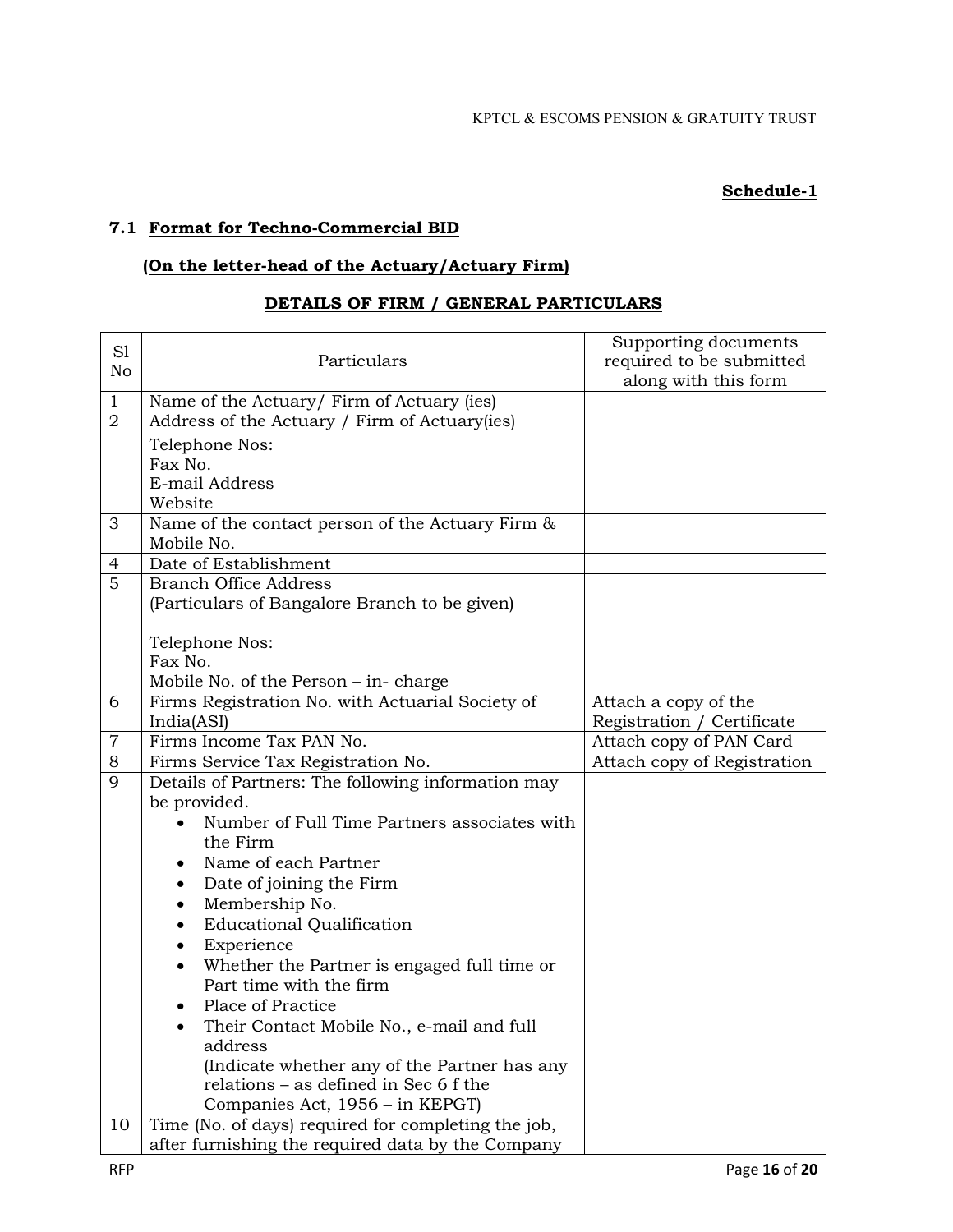## 11. PSU experience during the preceding 5 years, i.e., from 2010-11 to 2014-15:

| $\mathsf{I}$ (a) | No. of PSUs handled by the Firm                    |  |
|------------------|----------------------------------------------------|--|
| (b)              | No. of PSUs handled by the Actuary                 |  |
| (c)              | Details of PSU clients handled by the Actuary/Firm |  |

| Name of the<br>Organization (s) | No. of employees<br>valued for each type of<br>benefit | Type of valuation | Years of association<br>with Actuary / Firm |
|---------------------------------|--------------------------------------------------------|-------------------|---------------------------------------------|
| A. PSUs                         |                                                        |                   |                                             |
|                                 |                                                        |                   |                                             |
|                                 |                                                        |                   |                                             |
|                                 |                                                        |                   |                                             |
| B. Other                        |                                                        |                   |                                             |
| organization                    |                                                        |                   |                                             |
|                                 |                                                        |                   |                                             |
|                                 |                                                        |                   |                                             |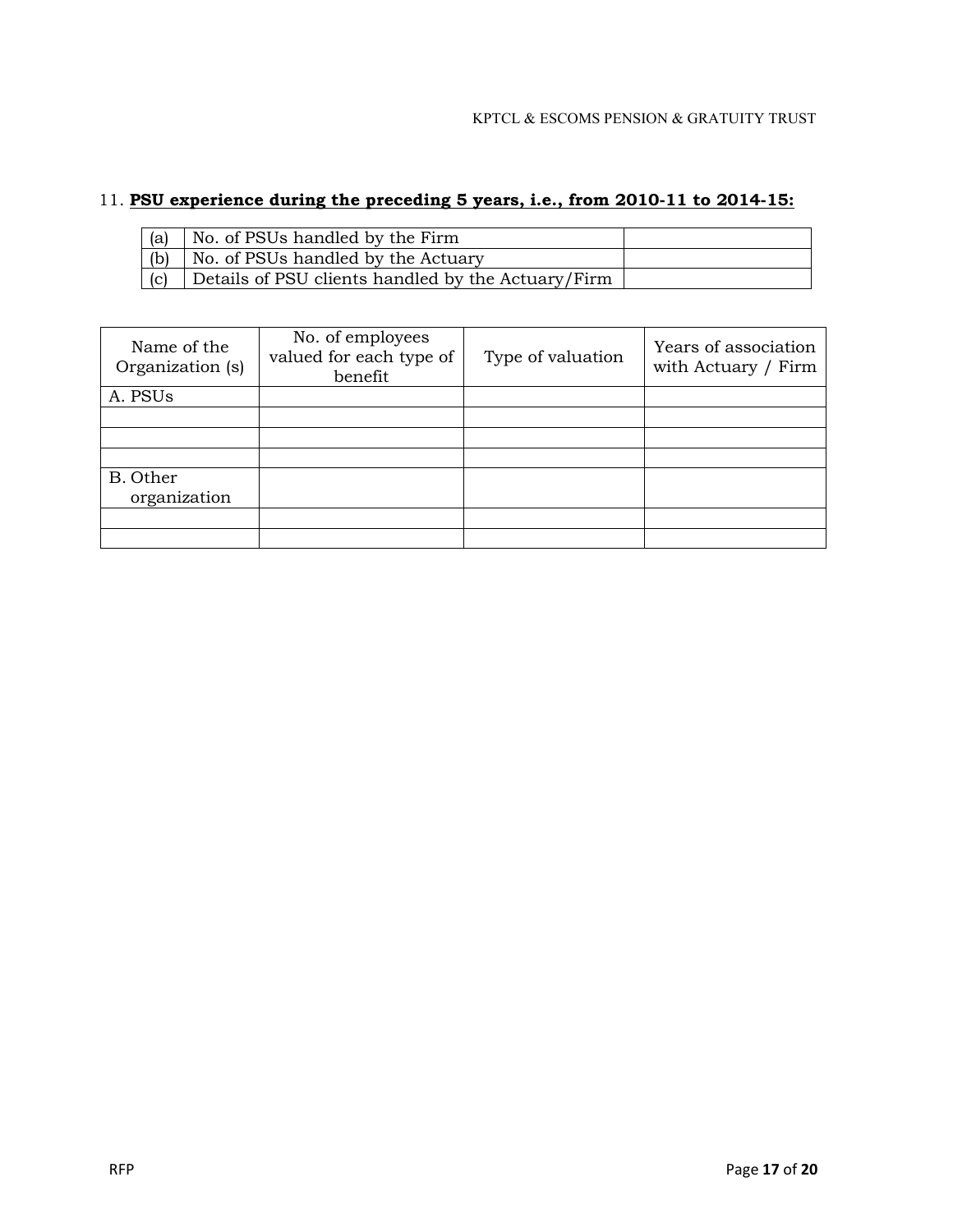#### Schedule-2

# 7.2 Format for Price BID (On the letter-head of the Actuary/Actuary Firm)

(in INR)

|                           | Pension                                                                         | Gratuity                                                                           | Pension &<br>Gratuity                          |                                                                     |
|---------------------------|---------------------------------------------------------------------------------|------------------------------------------------------------------------------------|------------------------------------------------|---------------------------------------------------------------------|
| Name of<br>the<br>Company | Service<br>Charges for<br>Actuarial<br>Valuation as<br>per AS 15<br>(IND AS 19) | Service<br>Charges for<br>Actuarial<br>Valuation<br>as per AS<br>15 (IND AS<br>19) | Service<br>Charges for<br>Funding<br>Valuation | <b>Total Service</b><br>Charges<br>$\left(\text{col } 2+3+4\right)$ |
| 1                         | 2                                                                               | 3                                                                                  | 4                                              | 5                                                                   |
| <b>KPTCL</b>              |                                                                                 |                                                                                    |                                                |                                                                     |
| <b>BESCOM</b>             |                                                                                 |                                                                                    |                                                |                                                                     |
| <b>MESCOM</b>             |                                                                                 |                                                                                    |                                                |                                                                     |
| <b>CESC</b>               |                                                                                 |                                                                                    |                                                |                                                                     |
| <b>HESCOM</b>             |                                                                                 |                                                                                    |                                                |                                                                     |
| <b>GESCOM</b>             |                                                                                 |                                                                                    |                                                |                                                                     |
| <b>PCKL</b>               |                                                                                 |                                                                                    |                                                |                                                                     |
| Total                     |                                                                                 |                                                                                    |                                                |                                                                     |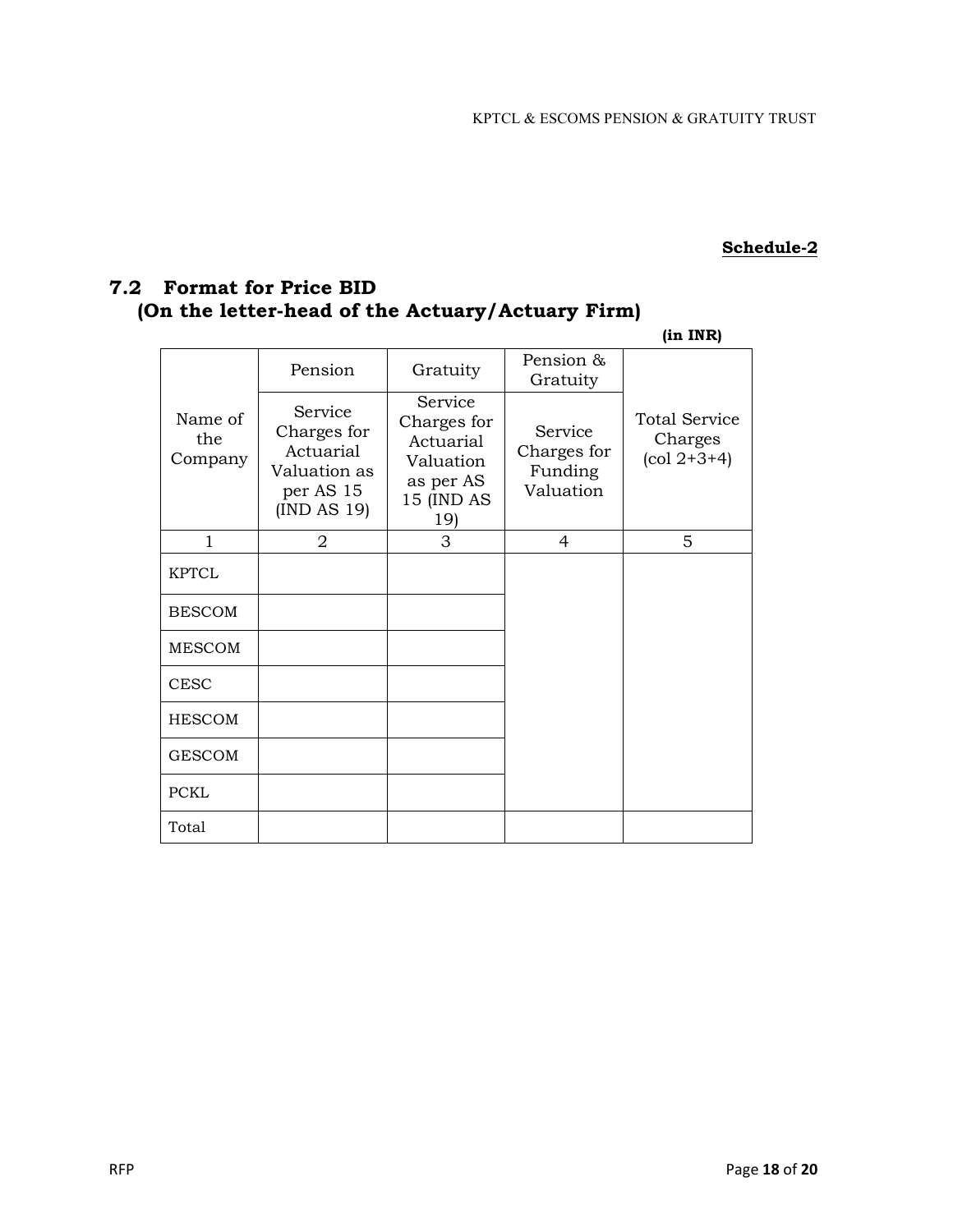# 8. Disclaimer

- 8.1 This document is being published in connection with the proposed appointment of Consultant by the KEPGT.
- 8.2 This document does not constitute nor should it be interpreted as an offer or invitation for the appointment of Consultant described herein.
- 8.3 This document is meant to provide information only and upon the express understanding that recipients will use it only for the purpose of furnishing a proposal for being appointed as a Consultant of the KEPGT. It does not purport to be all inclusive or contain all the information regarding the appointment of Actuary or be the basis of any contract. No representation or warranty, expressed or implied, will be made as to the reliability, accuracy or the completeness of any of the information contained herein.
- 8.4 The KEPGT reserves the right to reject any or all proposals or cancel/withdraw the Request for Proposal (RFP) without assigning shall have any claim arising out of such action. At any time prior to the deadline for submission of proposals, the KEPGT may modify, for any reason deemed necessary, the RFP by amendment notified in writing or by fax or email to all the Applicants who have received this RFP and such amendment shall be binding on them.
- 8.5 The recipients of the RFP should carry out an independent assessment and analysis of the requirements for appointment as Consultant and of the information, facts and observations contained herein.
- 8.6 This document has not been filed, registered or approved in any jurisdiction. Recipients of this document should inform themselves of any applicable legal requirements and confirm to the same.
- 8.7 This document confers neither a right nor an expectation on any party to offer for appointment as Consultant.
- 8.8 The KEPGT reserves the right to, not consider for the purpose of qualification, a proposal which is found to be incomplete in content and/or attachments and/or authentication etc., or which is received after the specified date and time, or not delivered as per the specified procedure.
- 8.9 Without prejudice to any other rights or remedies available to the KEPGT, Consultant may be disqualified and their proposals rejected for any reason whatsoever including those listed below:
	- 8.9.1 Material misrepresentation by the Applicant in the Proposal.